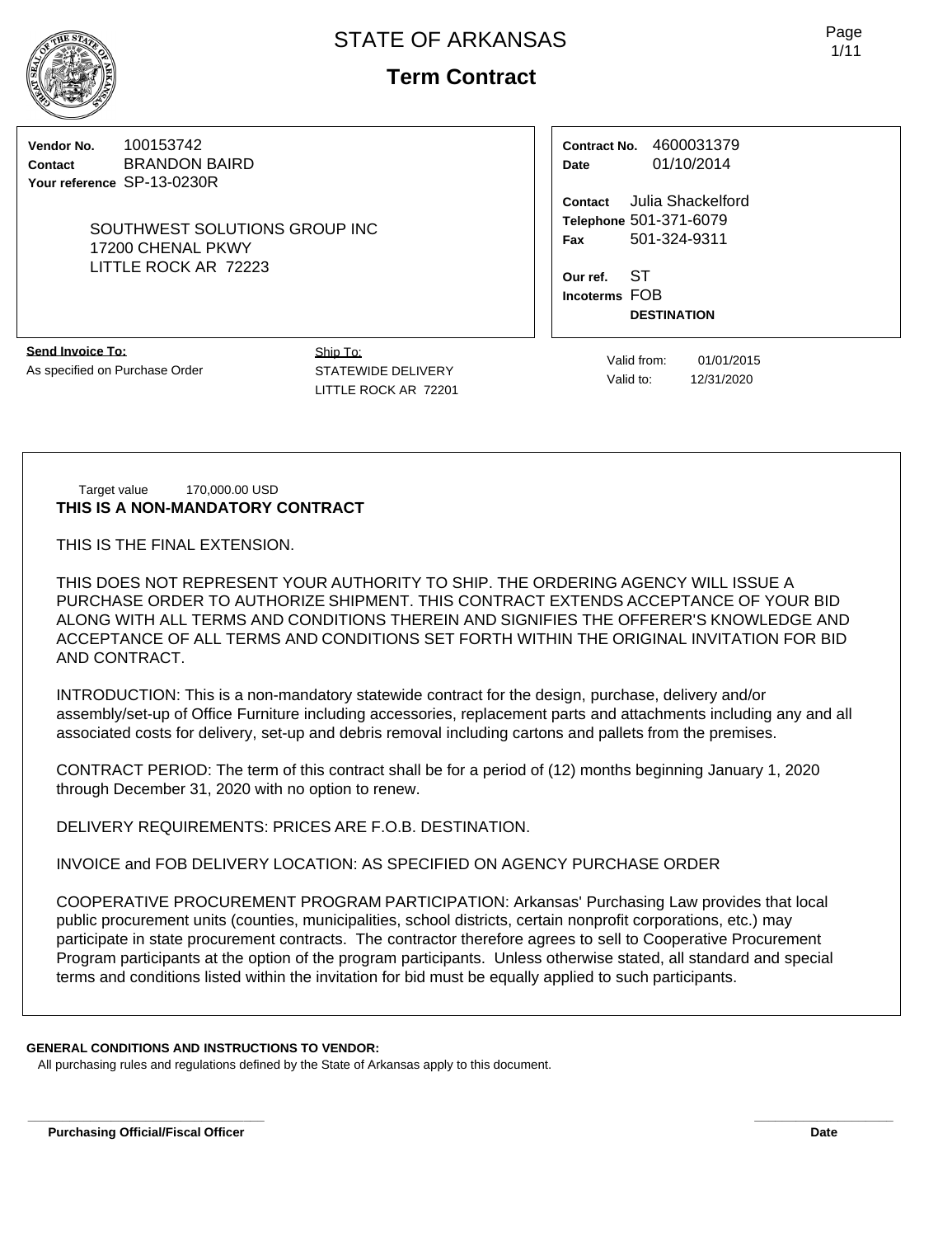

# **Term Contract**

**Vendor No.** 100153742 **Contact** BRANDON BAIRD **Your reference** SP-13-0230R

**Contract No.** 4600031379 **Date** 01/10/2014 **Our reference** ST

| Item | <b>Material/Description</b>                 | <b>Target QtyUM</b> |          | <b>Unit Price</b> | Amount       |
|------|---------------------------------------------|---------------------|----------|-------------------|--------------|
|      |                                             |                     |          |                   |              |
| 0001 | 10131666<br>SHELVING FILING HIGH DENSITY    | 100,000.00          | Lump Sum | 1.00              | \$100,000.00 |
| 0002 | 10131667<br>FILING LATERAL/VERTICAL         | 10,000.00           | Lump Sum | 1.00              | \$10,000.00  |
| 0003 | 10131668<br>FILING MOVABLE ISLE/ROTARY      | 50,000.00           | Lump Sum | 1.00              | \$50,000.00  |
| 0004 | 10131678<br>SHELVING FREESTANDING CASEGOODS | 5,000.00            | Lump Sum | 1.00              | \$5,000.00   |
| 0005 | 10131669<br>SHELVING/BOOK CARTS LIBRARY     | 5,000.00            | Lump Sum | 1.00              | \$5,000.00   |
|      | <b>Estimated Net Value</b>                  |                     |          | 170,000.00        |              |

## **SECTION 1 - GENERAL INFORMATION**

1.1 INTRODUCTION: This is a non-mandatory statewide contract for the design, purchase, delivery and/or assembly/set-up of Office Furniture including accessories, replacement parts and attachments including any and all associated costs for delivery, set-up and debris removal including cartons and pallets from the premises.

1.2 COOPERATIVE PURCHASING PROGRAM PARTICIPATION: Arkansas' Purchasing Law provides that local public procurement units (counties, municipalities, school districts, certain nonprofit corporations, etc.) may participate in state purchasing contracts. The contractor therefore agrees to sell to Cooperative Purchasing Program participants at the option of the program participants. Unless otherwise stated, all standard and special terms and conditions listed within the contract must be equally applied to such participants.

1.3 TYPE OF CONTRACT: The contract will be a one (1) year term contract from the date of award. Upon mutual agreement by the contractor and OSP, the contract may be renewed on a year-to-year basis, for up to (six (6)) additional (one year terms) or a portion thereof. In no event shall the total contract term be more than seven (7) years.

1.4 PAYMENT AND INVOICE PROVISIONS: An itemized invoice addressed to the ordering entity shall reference purchase order number, contract number, quantity, description, list and net unit price. Installation/Labor and any other ancillary charges will be shown as a separate line item on all quotes and invoices.

Payment will be made in accordance with applicable State of Arkansas accounting procedures upon acceptance by the Agency. The State may not be invoiced in advance of delivery and acceptance of any commodity. Payment will be made only after the contractor has successfully satisfied the state agency as to the goods purchased. Contractor

#### **GENERAL CONDITIONS AND INSTRUCTIONS TO VENDOR:**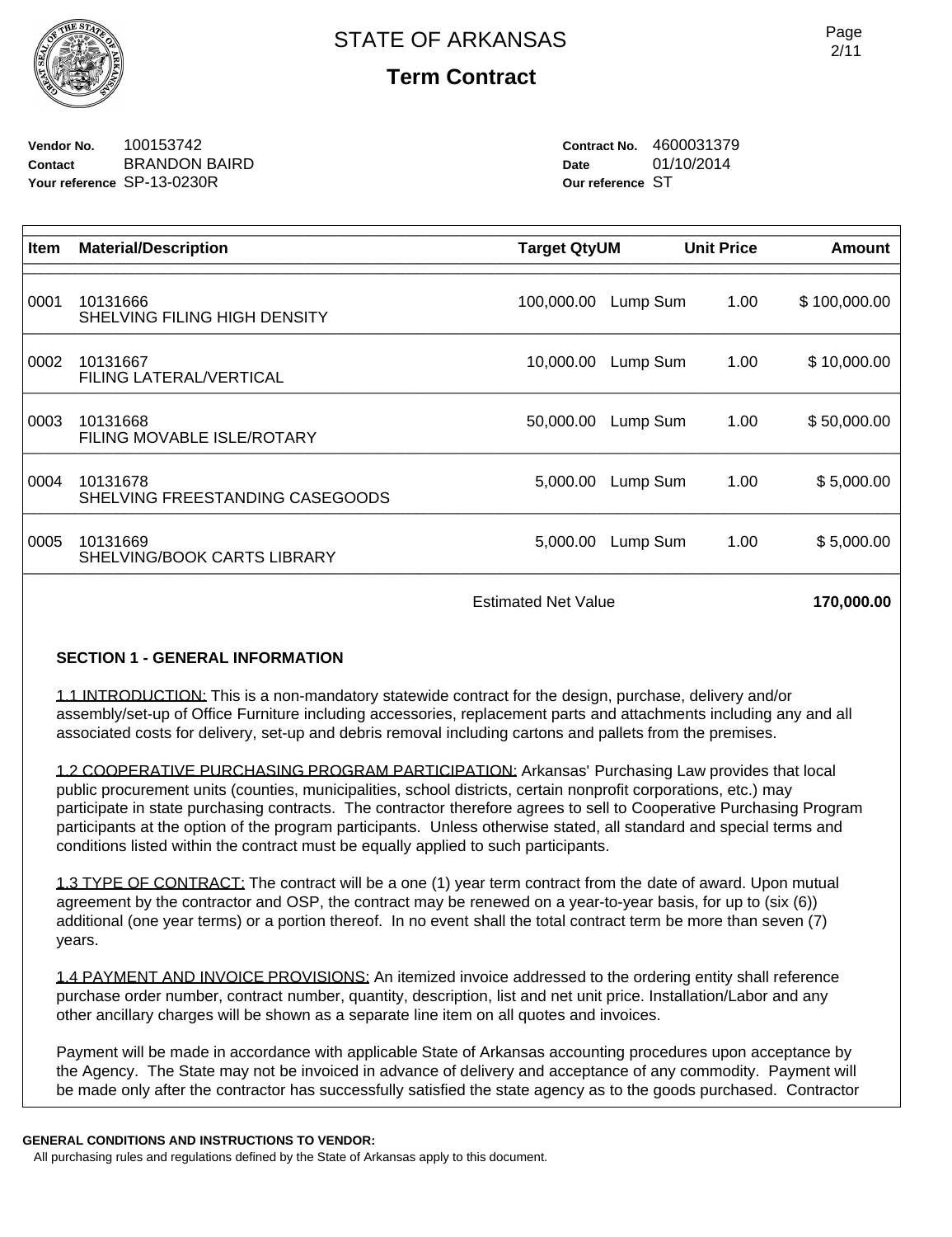

**Term Contract**

**Vendor No.** 100153742 **Contact** BRANDON BAIRD **Your reference** SP-13-0230R

**Contract No.** 4600031379 **Date** 01/10/2014 **Our reference** ST

should invoice agency by an itemized list of charges. Purchase Order Number and/or Contract Number should be referenced on each invoice.

1.5 RECORD RETENTION: The contractor shall be required to maintain all pertinent financial and accounting records and evidence pertaining to the contract in accordance with generally accepted principles of accounting and other procedures specified by the State of Arkansas. Access will be granted upon request, to State or Federal Government entities or any of their duly authorized representatives.

Financial and accounting records shall be made available, upon request, to the State of Arkansas' designee at any time during the contract period and any extension thereof, and for five (5) years from expiration date and final payment on the contract or extension thereof.

1.6 PRIME CONTRACTOR RESPONSIBILITY: The contractor will be required to assume prime contractor responsibility for the contract and will be the sole point of contact with regard to all commodities, services and support. The prime contractor may delegate facilitation of contract orders to their "Authorized/Certified Dealers" only. This delegation will in no way relieve the contractor of any contractual obligations set forth in this Contract Award.

#### 1.7 CONTRACT INFORMATION

- 1. The State of Arkansas may not contract with another party:
- a. Upon default, to pay all sums to become due under a contract.
- b. To pay damages, legal expenses or other costs and expenses of any party.
- c. To conduct litigation in a place other than Pulaski County, Arkansas
- d. To agree to any provision of a contract; which violates the laws or constitution of the State of Arkansas.
- 2. A party wishing to contract with the State of Arkansas should:
- a. Remove any language from its contract which grants to it any remedies other than:
- i. The right to possession.
- ii. The right to accrued payments.
- iii. The right to expenses of de-installation.
- iv. The right to expenses of repair to return the equipment to normal working order, normal wear and tear excluded.
- v. The right to recover only amounts due at the time of repossession and any unamortized nonrecurring cost as allowed by Arkansas Law.
- b. Include in its contract that the laws of the State of Arkansas govern the contract.
- c. Acknowledge that contracts become effective when awarded by the State Procurement Official.

1.8 CONDITIONS OF CONTRACT: The contractor shall at all times observe and comply with federal and State laws, local laws, ordinances, orders, and regulations existing at the time of or enacted subsequent to the execution of this contract which in any manner affect the completion of the work. The contractor shall indemnify and save harmless the agency and all its officers, representatives, agents, and employees against any claim or liability arising from or based upon the violation of any such law, ordinance, regulation, order or decree by an employee, representative, or subcontractor of the contractor.

1.9 STATEMENT OF LIABILITY: The State will demonstrate reasonable care but shall not be liable in the event of loss, destruction, or theft of contractor-owned items to be delivered or to be used in the installation of deliverables. The contractor is required to retain total liability until the deliverables have been accepted by the "authorized agency

## **GENERAL CONDITIONS AND INSTRUCTIONS TO VENDOR:**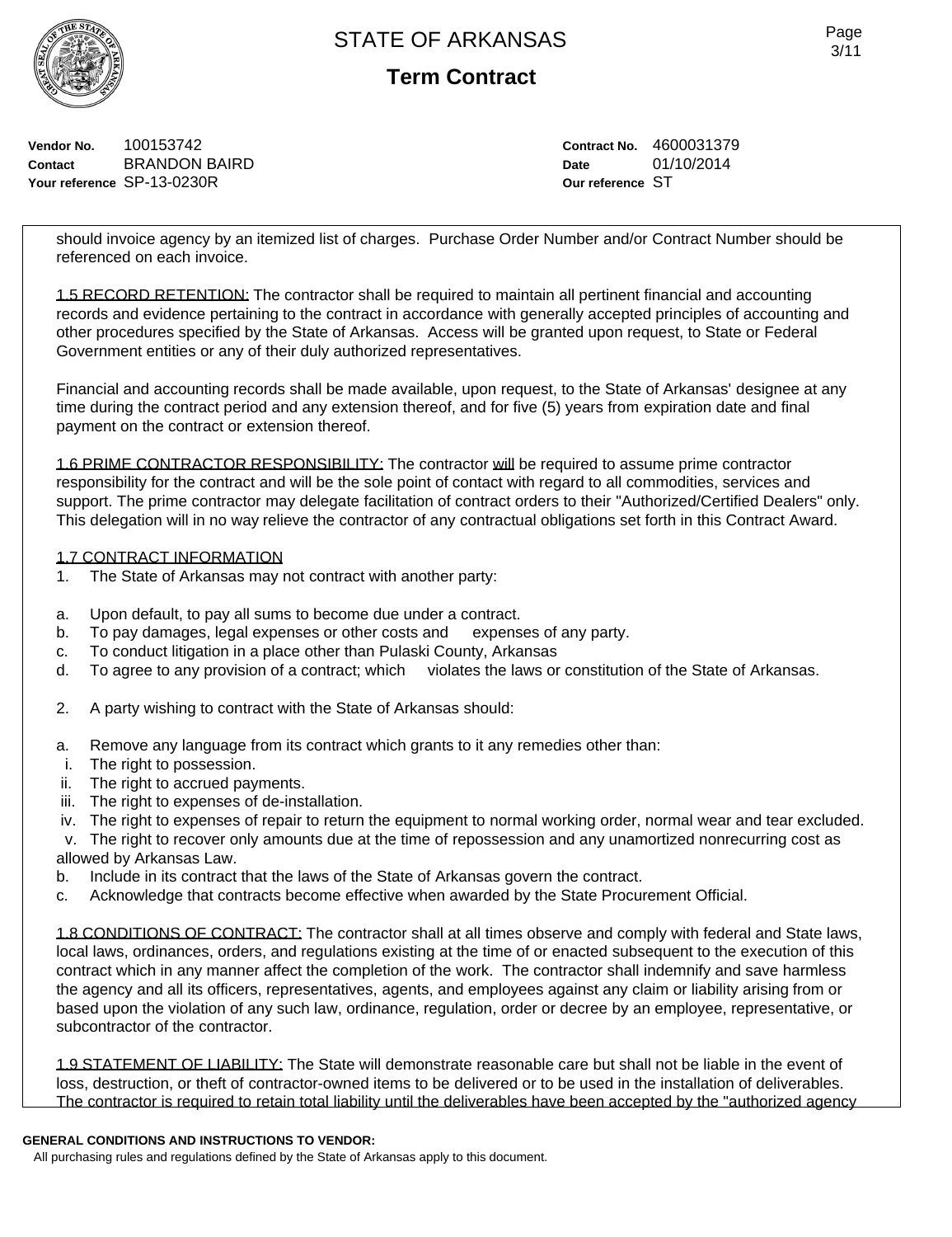

**Term Contract**

**Vendor No.** 100153742 **Contact** BRANDON BAIRD **Your reference** SP-13-0230R

**Contract No.** 4600031379 **Date** 01/10/2014 **Our reference** ST

official." At no time will the State be responsible for or accept liability for any contractor-owned items.

1.10 AWARD RESPONSIBILITY: The State Procurement Official will be responsible for award and administration of any resulting contract.

1.11 DELEGATION AND/OR ASSIGNMENT: The contractor shall not assign the contract in whole or in part or any payment arising there from without the prior written consent of the State Procurement Official. The contractor may delegate facilitation of contract orders to their "Authorized/Certified Dealers" only. This delegation will in no way relieve the contractor of any contractual obligations set forth in this Contract Award.

1.12 DISCOUNT CHANGE CLAUSE: The contractor may offer larger discount percentages for products, accessories, replacement parts and attachments at any time during the contract term.

1.13 LENGTH OF PRICE GUARANTEE: Discount percentages shall be firm for the term of the contract.

1.14 DELIVERY: FOB DESTINATION, INSIDE DELIVERY, FREIGHT PAID: Whenever possible, contractors should give the ordering entities 3 working days prior notice of any deliveries and/or installations. Furniture contractors will not be responsible for the removal/moving of existing furnishings unless requested by the ordering entity. Contractors should verify site readiness prior to delivery. All deliveries will be made during normal working hours unless otherwise arranged with the ordering entity. Contractor will communicate any scheduling delays and/or changes immediately. Agencies will not be responsible for any freight damage, concealed or otherwise.

1.15 SPECIAL DELIVERY INSTRUCTIONS: All shipments will be FOB destination (as specified on Ordering Entity Purchase Order).

#### **Delivery/Installation Instructions:**

Due to the varying locations and circumstances involved in deliveries and installations, all deliveries and installations will be quoted on a project by project basis.

All installation, labor, and or delivery charges must be shown as a separate line item on quotes and invoices.

One of the following delivery methods must be specified on every Agency Purchase Order:

(1) Drop Shipped: Off loaded by carrier to an Agency loading dock or designated area. There will be no charge to the ordering Agency for this delivery method.

(2) Inside Delivery: Off loaded, un-boxed/wrapped and placed in pre-determined locations within the building. Contractor will be responsible for the removal of any trash, packaging materials, and cartons associated with the delivery.

(3) Delivered and Installed: Off loaded, and installed. Installation shall include but not limited to; any and all labor, material, and tools necessary to install furniture in accordance with approved plans and specifications and/or the direction of authorized agency personnel. The installation company will be responsible for the removal of any trash, packing material, and cartons associated with their installation.

The contractor/installation company will repair/replace (to the satisfaction of the ordering entity) any damage to the building or its contents that they (the contractor) caused in the course of their work. This includes but is not limited to:

#### **GENERAL CONDITIONS AND INSTRUCTIONS TO VENDOR:**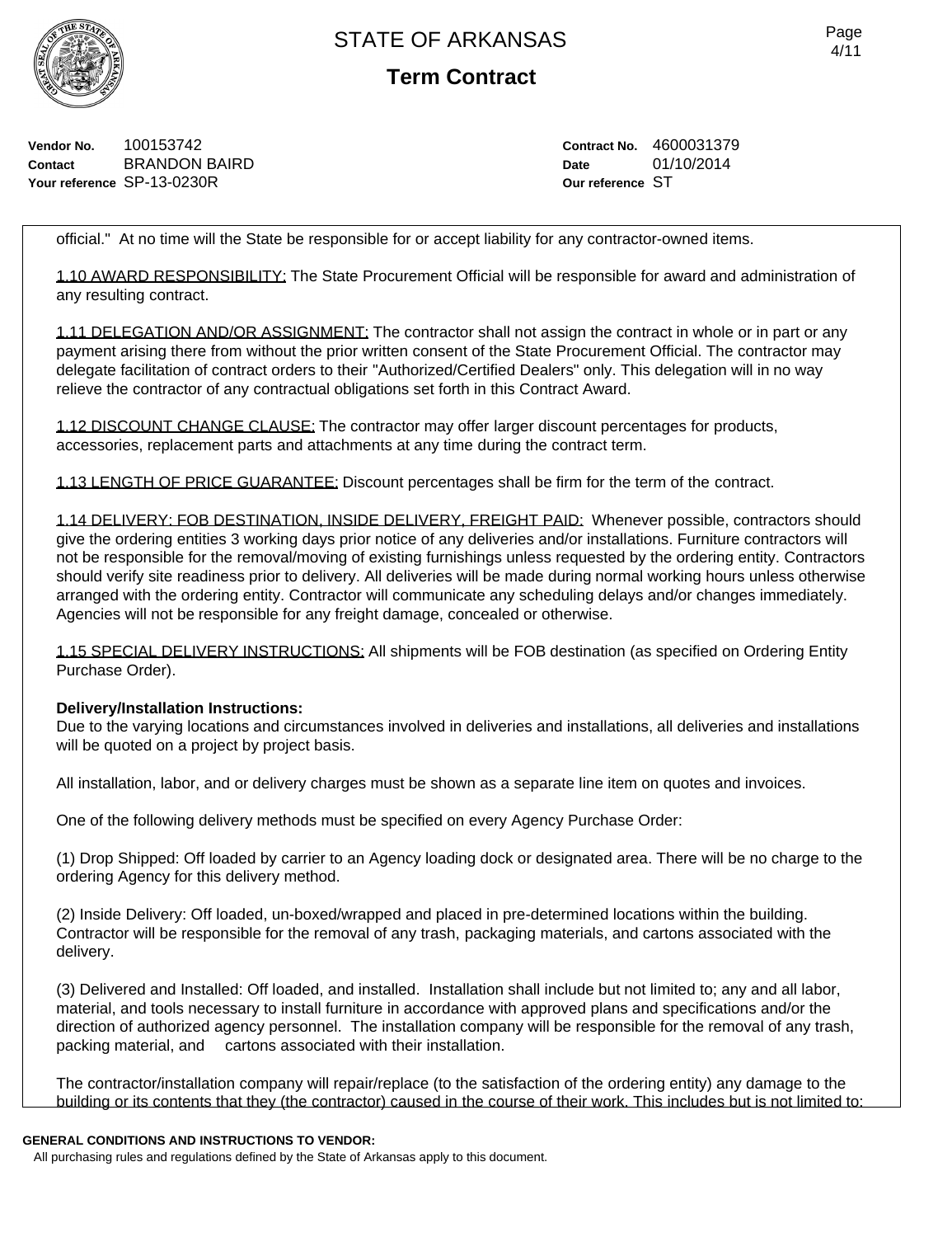**Term Contract**

**Vendor No.** 100153742 **Contact** BRANDON BAIRD **Your reference** SP-13-0230R

**Contract No.** 4600031379 **Date** 01/10/2014 **Our reference** ST

walls, floors, floor coverings, ceilings, elevators, doors, doorways, and any existing fixtures and furniture. The agency may withhold payment until repairs are satisfactorily completed.

1.16 ACCEPTANCE STANDARDS: Inspection and acceptance/rejection of products shall be made within thirty (30) days of receipt or upon completion of installation should that installation period extend beyond thirty (30) days. Ordering entity shall have the option to return any products within the thirty (30) days.

Return Requirements: Ordering entity shall coordinate returns with the Contractor. Upon notification by the ordering entity of a duplicate shipment, over-shipment or shipment in poor condition, the products must be promptly removed at the contractor and/or dealer's expense. Ordering entities reserve the right to return products for defects in material and/or workmanship. In the event of product return, the ordering entity reserves the right to accept either a full refund for the returned product or a replacement of the product.

Performance Requirements: The ordering entity reserves the right to inspect and verify that all deliveries are in accordance with specifications, both at the point of delivery and at the point of use. For orders that specify an "authorized party" to receive and inspect deliveries and/or installations, acceptance and inspection procedures must be performed by the "authorized party" to be considered and accepted by the ordering entity. Products inspected at the time of use are subject to refusal and return requirements for issues of quality such as defects in manufacturing and/or workmanship. Products will not be considered accepted by the ordering entity until the installation is complete for the applicable products.

**1.17 CANCELLATION:** In the event the State no longer needs the service or commodity specified in the contract or purchase order due to program changes, changes in laws, rules, or regulations, relocation of offices, or lack of appropriated funding, the State may cancel the contract or purchase order by giving the contractor written notice of such cancellation thirty (30) days prior to the date of cancellation.

## **SECTION 2 - SPECIFIC REQUIREMENTS**

2.1 QUALITY: The items must be in conformance with normal industry standards as specified within this Contract Award.

**2.2 GUIDELINES:** The Office of State Procurement adheres to all guidelines set forth by the State and Federal Government concerning The Americans with Disabilities Act (ADA) as well as all mandated fire codes.

2.3 ORDERING PROCEDURE: Orders placed against this contract may be in the form of an agency issued purchase order on an as-required basis. Or an agency may also use the Arkansas State Purchasing Card (P-Card) to purchase furniture.

2.4 QUANTITY BASIS OF CONTRACT - NO GUARANTEED QUANTITIES: The contract established has no guarantee of any specific quantity and the State is obligated only to buy that quantity which is needed by its agencies.

2.5 MINIMUM ORDER QUANTITY: The State makes no commitment to purchase any minimum or maximum quantity, or dollar volume of products from the selected suppliers. Utilization of this agreement will be on an as needed basis by State Agencies and/or Cooperative Participants, Cities, Counties, Schools K-12, Colleges and Universities. The State will award to multiple suppliers; however, the State reserves the right to purchase like and

#### **GENERAL CONDITIONS AND INSTRUCTIONS TO VENDOR:**

All purchasing rules and regulations defined by the State of Arkansas apply to this document.

Page 5/11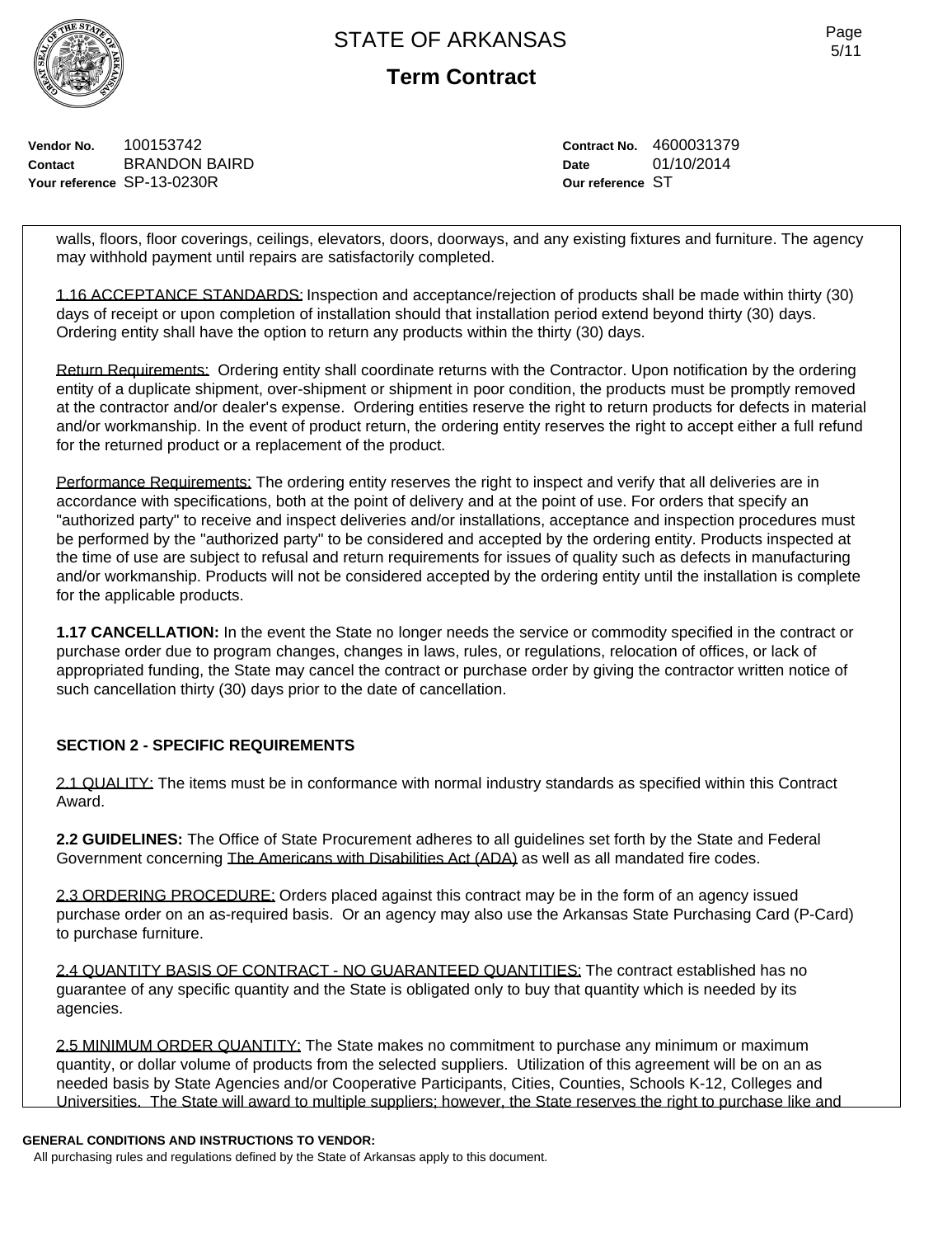

**Term Contract**

**Vendor No.** 100153742 **Contact** BRANDON BAIRD **Your reference** SP-13-0230R

**Contract No.** 4600031379 **Date** 01/10/2014 **Our reference** ST

similar products from other suppliers as necessary to meet operational requirements.

Note: Issuance of an award does not quarantee an order.

2.6 reporting requirements: The product manufacturer agrees to provide a yearly sales report to the Office of State Procurement. This report is due on the 15th of July following the year's activity. The report **must** include the total sales of all furniture orders against the contract. The report should include the following: reporting time period, manufacturer/dealer name, furniture category, quantity and dollar value of each item sold, and the name of the purchasing entity.

Note: OSP reserves the right to request a sales report on an as-needed basis.

Email report to: osp-furniture@dfa.arkansas.gov

2.7 FURNITURE CLASSIFICATIONS: Furniture classifications include but not limited to: Cafeteria, Dormitory, Library Shelving and Library Related, Lounge, Systems (Modular), School (Classroom), Freestanding, Seating, Filing Systems and Equipment, and Technology Support.

#### 2.8 GENERAL DEFINITION OF PRODUCTS:

#### **Item 1: Cafeteria Furniture**

· Mobile tables on rollers with or without benches or stools.

· Round and rectangular cafeteria tables without benches or stools.

## **Item 2: Dormitory Furniture**

· Metal, wood, or wood clad metal wardrobes, beds and mattresses, night stands, chest of drawers, and single pedestal dormitory student desks with keyboard or center drawers.

## **Item 3: Library Shelving and Library Related Furniture**

· Cantilever, reversed cantilever, four post library shelving (all of which include mobile shelving), and end panels for covering end of panels.

· Library Related Furniture, which includes but not limited to: book trucks, circulation desks, library tables, card catalogs, study carrels, storage cabinets, periodical racks, dictionary stands, and display cases.

## **Item 4: Lounge Furniture**

· Upholstered wood, metal, or rotationally molded lounge seating which includes but not limited to: (lounge chairs, recliners, love seats, sofas, and assemblies and replacements only).

· Complimentary tables, benches, and ottomans for lounge seating. Manufacturers must have lounge seating to match tables, benches and ottomans.

· Upholstered wood or metal multiple seating, ganging seating, and tandem seating.

## **GENERAL CONDITIONS AND INSTRUCTIONS TO VENDOR:**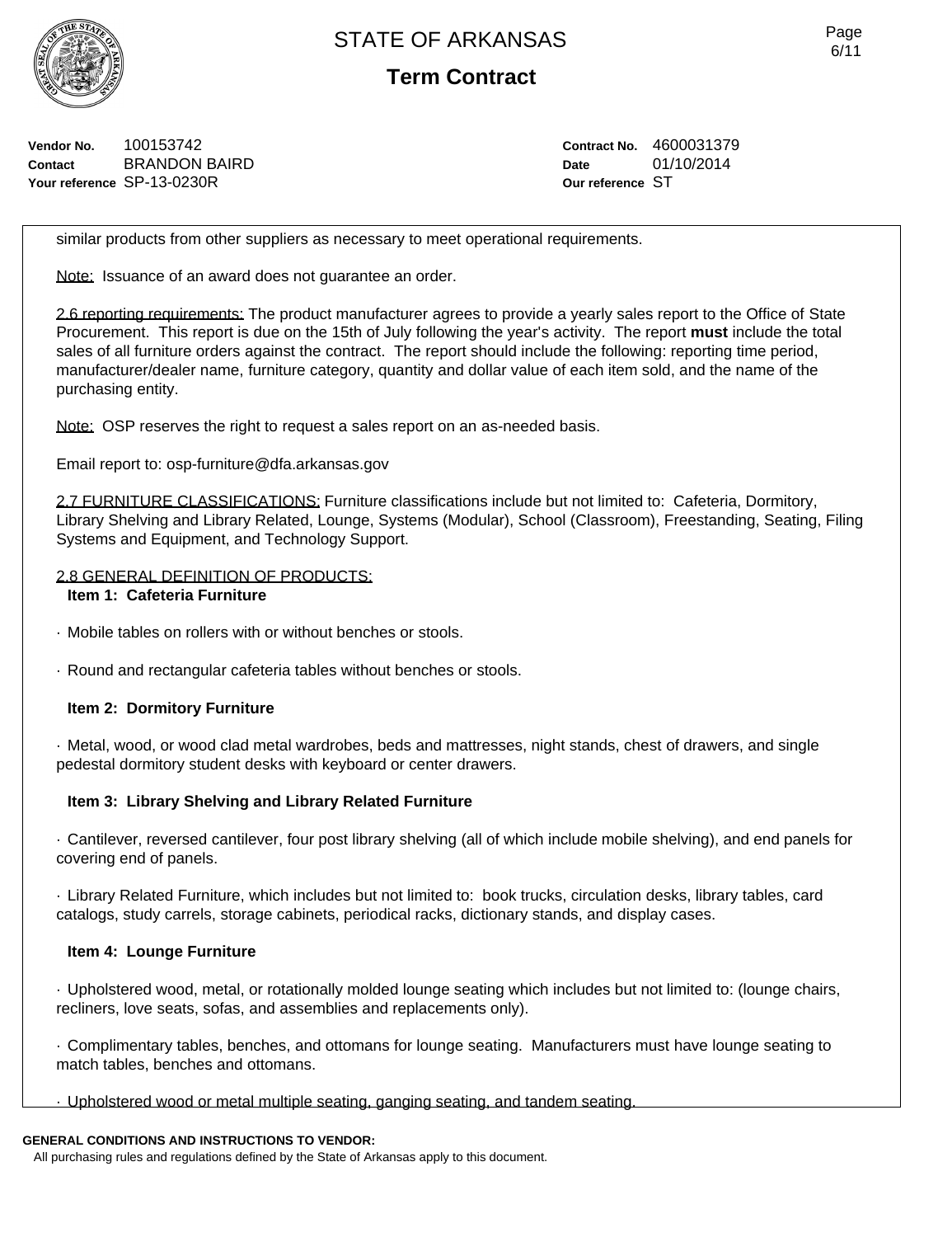

# **Term Contract**

**Vendor No.** 100153742 **Contact** BRANDON BAIRD **Your reference** SP-13-0230R

**Contract No.** 4600031379 **Date** 01/10/2014 **Our reference** ST

## **Item 5: Systems Furniture (Modular)**

· A complete and comprehensive catalog of all systems furniture, including modular work stations, lines and accessories.

· Metal, wood or laminate modular furniture, these can include complimentary components such as keyboard drawers, task lights, tack boards, etc. and storage units.

#### **Item 6: School Furniture (Classroom)**

- · Student desk, chair desks, tablet arm chairs and stools.
- · Single unit pedestal teacher's desks
- · Study carrels and storage cabinets
- · Stacking chairs, student chairs and folding chairs

· Classroom activity, computer, folding, training tables and accessories, such as, ganging devices, electrical/data components and storage dollies.

#### **Item 7: Freestanding/Casegoods Furniture**

- · A complete and comprehensive catalog of all case goods, furniture, (including folding and mobile) desks and tables.
- · Conference room tables, lecterns, media cabinets, storage cabinets and presentation boards

#### **Item 8: Seating**

· A complete and comprehensive catalog of chairs, auditorium and general seating.

· Wood, metal or ergonomic seating which may include but limited to: executive, managerial, task, operational, stools, side, occasional, stacking, conference, and theater type seating.

· Products must meet or exceed ANSI/BIFMA requirements.

## **Item 9: Filing Systems and Equipment**

· A complete and comprehensive catalog of filing systems including vertical and lateral files, bookcases, mobile cabinets and freestanding file cabinets.

#### **Item 10: Technology Support Furniture**

· A complete and comprehensive catalog of technology support furniture to support technology based learning environments.

#### **ANY PERMANENT FURNITURE INSTALLATION** for State Agencies as well as requested space alterations,

## **GENERAL CONDITIONS AND INSTRUCTIONS TO VENDOR:**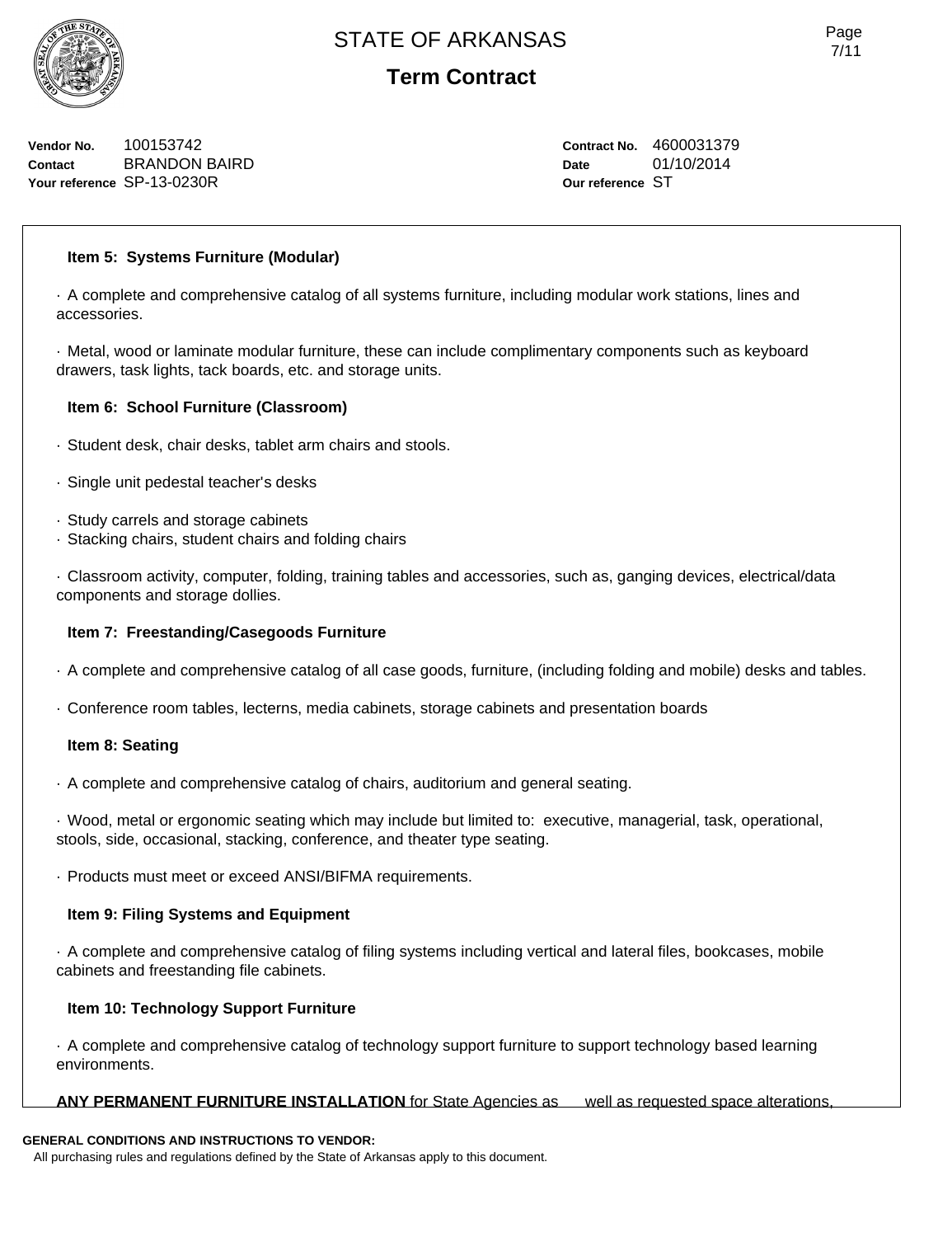

**Term Contract**

**Vendor No.** 100153742 **Contact** BRANDON BAIRD **Your reference** SP-13-0230R

**Contract No.** 4600031379 **Date** 01/10/2014 **Our reference** ST

attached fixtures, furnishings and erected additions must have Arkansas Building Authority (ABA) approval if:

- **(a)** The building is owned by ABA and/or
- **(b)** The product and installation exceeds the sum of \$20,000.00.
- (Excluding ABA exempt agencies)

Note: the Americans with Disabilities ACT and the Arkansas *Fire Codes* must be adhered to as set forth by local and federal guidelines by the ordering entity and the contractor.

Codes, Permits, Licenses for Permanent Installation:

The contractor must comply with all State mandatory licensing requirements prior to installation. Questions on licensing requirements should be directed to the State Licensing Board. Contractor must furnish and install all furniture and materials in compliance with all applicable codes, whether local, state, or federal; and that all permits or licenses required for installation will be obtained without cost to the State.

**2.9 PRODUCT MANUFACTURER'S SUPPLIERS:** Only those dealers/distributors listed by the manufacturer will be considered authorized to act on behalf of the Product Manufacturer.

2.10 CONTRACT RENEWAL PERIOD: FURNITURE ADDITIONS/DELETIONS: Contractors wishing to make furniture additions/changes to their contract during the contract period should be aware of the following:

additions/changes will be allowed only once during a contract period. No changes to discount percentages are allowed during this contract period.

Additions/changes must be submitted during the contract renewal period.

When requesting additions and/or changes; contractor shall submit a request either by letter or via email which shall include a list of all items being proposed for addition and/or change.

Contractor shall submit all required documents supporting any new items.

Product literature for all new items shall also be submitted with the request.

Contractor is responsible for submitting a complete name, address, email address, phone and fax numbers when a new dealer is added.

2.11 PRICE LISTS AND PRODUCT INFORMATION: Contractors should provide an electronic version of the proposed price list in an Excel format or pdf on a jump drive. Also provide a dealer list, if applicable in an Excel format with "read and write" capabilities on the same jump drive. No costs or expenses associated with providing this information in the required format shall be charged to the State of Arkansas. At the time of contract renewal contractor will furnish OSP with an updated dealer list and published price list.

2.12 LITERATURE: The manufacturer/dealer shall furnish price lists, catalogs, and description literature upon request by any using entity, and at no cost to the entity.

2.13 SPECIAL PACKAGING: Items shall be packaged and cartoned so as to protect the contents from damage during shipment, handling and storage. Shipping container shall have a label with the following information:

#### **GENERAL CONDITIONS AND INSTRUCTIONS TO VENDOR:**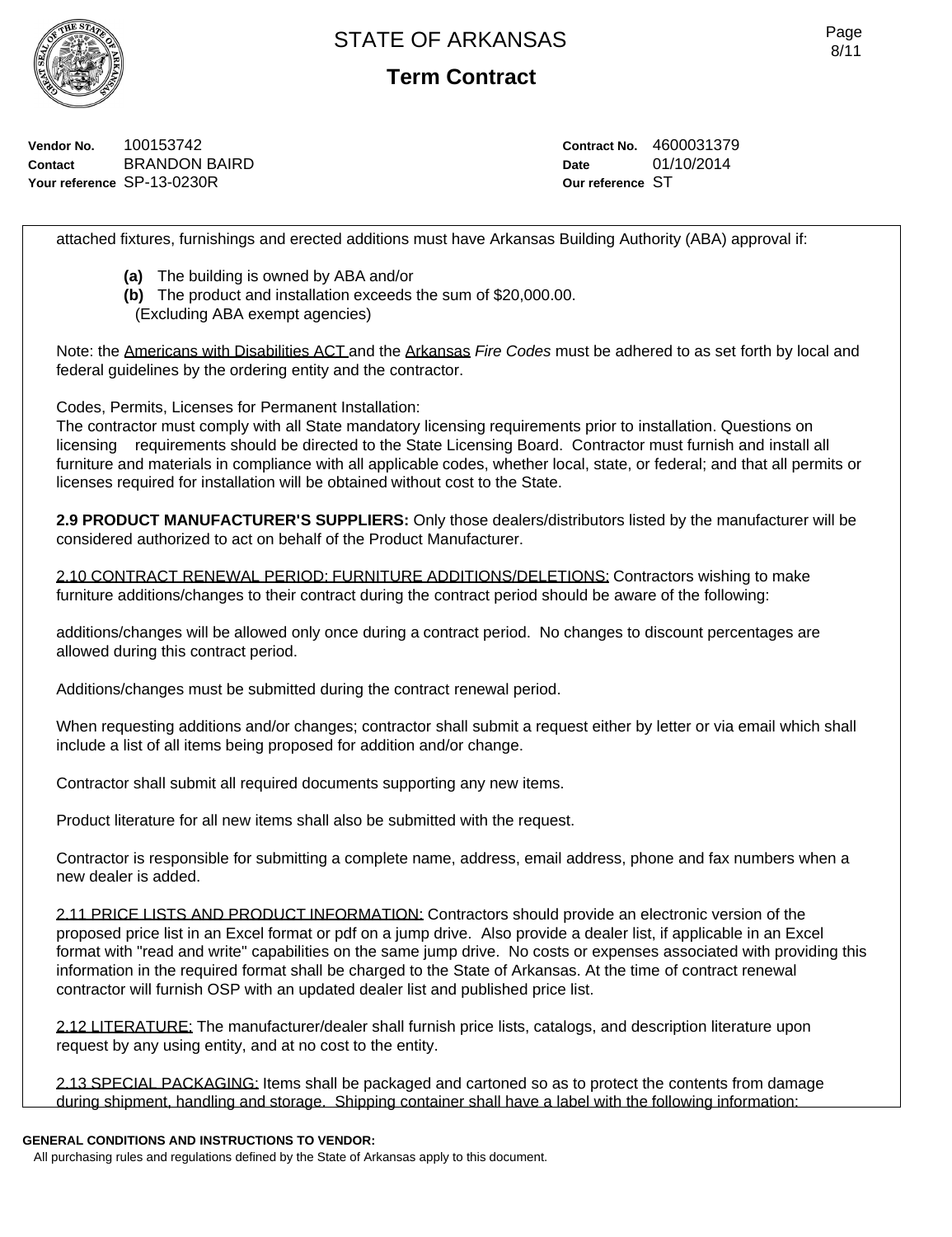

**Term Contract**

**Vendor No.** 100153742 **Contact** BRANDON BAIRD **Your reference** SP-13-0230R

Name of Receiving Agency Agency Purchase Order Number Name of Supplier Item Description of Contents Manufacturer Name Model Name and Number

2.14 WARRANTY: Minimum acceptable warranty will be for a period of one year from the date of product acceptance by the ordering entity. Warranty shall cover defects in material and workmanship and shall cover all costs associated with the repair or replacement of defective items including labor, parts, transportation costs, travel time and expense, and any other costs associated with such repair or replacement.

If anytime during the first (1) year warranty period the product does not perform in accordance to manufacturer's specification, the successful contractor will be notified in writing. The contractor shall pick up the product at the contractor's expense, and replace with product that meets or exceeds prior assembled product. Should product performance remain unacceptable to ordering entity, entity may request a full return of the purchase price (including taxes).

2.15 ORDER CANCELLATION: Users of this contract are advised that orders (all or part) cancelled or returned after acceptance of requested merchandise will be subject to a restocking fee of ten percent (10%) of the invoice amount (not to exceed \$500.00 per order) plus return freight charges. The amount authorized for payment of return freight will, in no instance, be more than original delivery charges documented by carrier. These charges may be applied, at the option of the supplier, to those orders which have been accepted. Orders cancelled prior to shipment or acceptance by ordering entity from the manufacturer will not be assessed charges.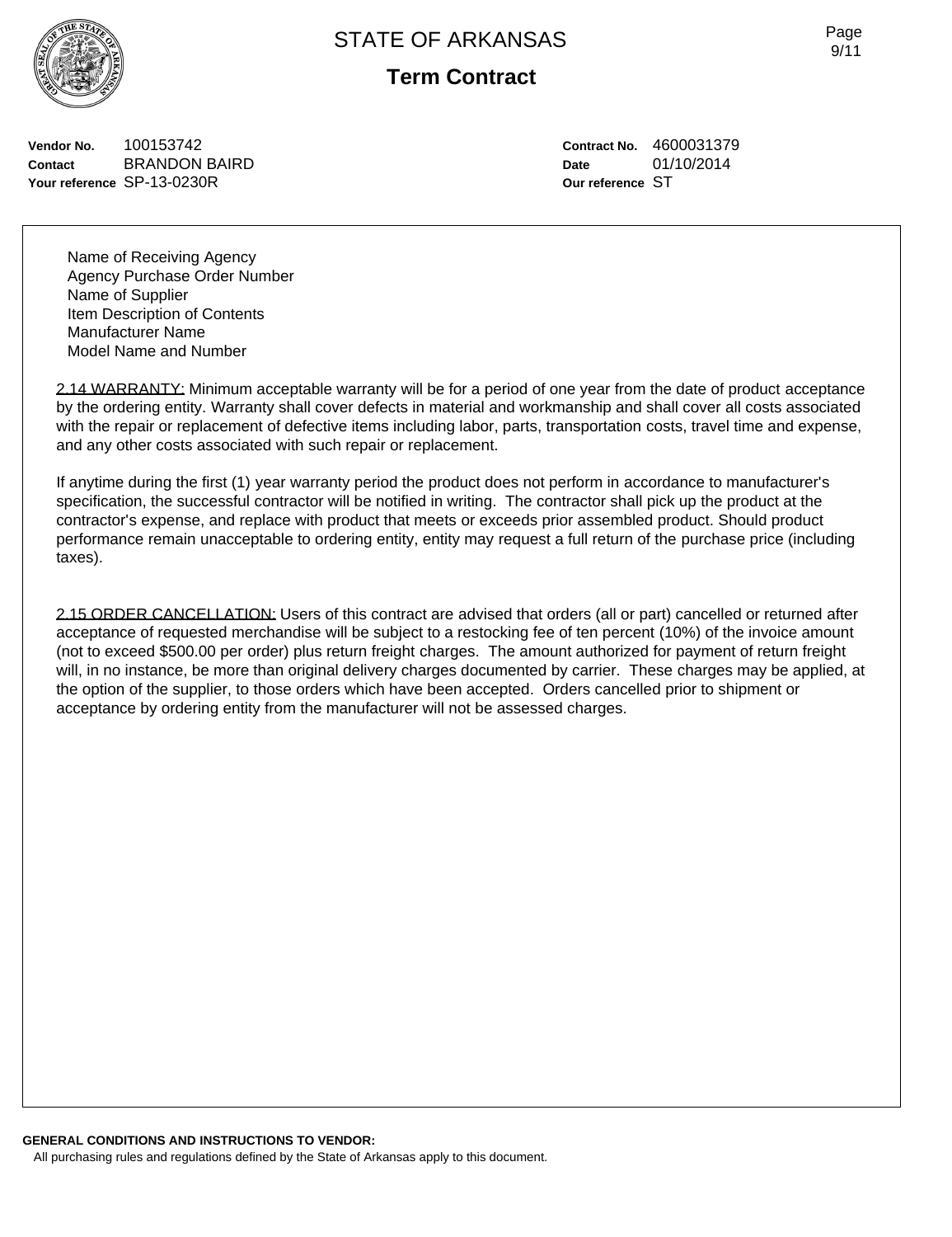

**Term Contract**

**Vendor No.** 100153742 **Contact** BRANDON BAIRD **Your reference** SP-13-0230R

#### **TERMS AND CONDITIONS**

1. GENERAL: All terms and conditions stated in the invitation for bid govern this contract

2. PRICES: Prices are firm and not subject to escalation, unless otherwise specified in the invitation for bid.

3. DISCOUNTS: All cash discounts offered will be taken if earned.

4. TAXES: Most state agencies must pay state sales tax. Before billing, the contractor should contact the ordering agency to find out if that agency must pay sales tax. Itemize state sales tax when applicable on invoices.

5. BRAND NAME REFERENCES: The contractor guarantees that the commodity delivered is the same as specified in the bid.

6. GUARANTY: All items delivered are to be newly manufactured, in first- class condition, latest model and design, including, where applicable, containers suitable for shipment and storage unless otherwise indicated in the bid invitation. The contractor guarantees that everything furnished hereunder will be free from defects in design, workmanship, and material; that if sold by drawing, sample or specification, it will conform thereto and will serve the function for which furnished. The contractor further guarantees that if the items furnished hereunder are to be installed by the contractor, such items will function properly when installed. The contractor also guarantees that all applicable laws have been complied with relating to construction, packaging, labeling, and registration. The contractor's obligations under this paragraph shall survive for a period of one year from the date of delivery, unless otherwise specified in the invitation for bid.

7. AWARD: This contract award does not authorize shipment. Shipment against this contract is authorized by the receipt of a purchase order from the ordering agency. A written purchase order mailed or otherwise furnished to the contractor results in a binding obligation without further action by either party.

8. DELIVERY: The term of the contract is shown on the face of the contract award. The contractor is required to supply the state's needs during this term. The number of days required to place the commodity in the receiving agency's designated location under normal conditions is also shown. Consistent failure to meet delivery without a valid reason may cause removal from the bidders' list or suspension of eligibility for award.

9. BACK ORDERS OR DELAY IN DELIVERY: Back orders or failure to deliver within the time required may be default of the contract. The contractor must give written notice to the Office of State Procurement and ordering agency of the reason and the expected delivery date. If the reason is not acceptable, the contractor is in default. The Office of State Procurement has the right to extend delivery if reasons appear valid. If the date is not acceptable, the agency may buy elsewhere.

10. DELIVERY REQUIREMENTS: No substitutions or cancellations are permitted without written approval of the Office of State Procurement. Delivery shall be made during agency work hours only, 8:00 a.m. to 4:30 p.m., unless prior approval for other delivery has been obtained from the agency. Packing memoranda shall be enclosed with each shipment.

#### **GENERAL CONDITIONS AND INSTRUCTIONS TO VENDOR:**